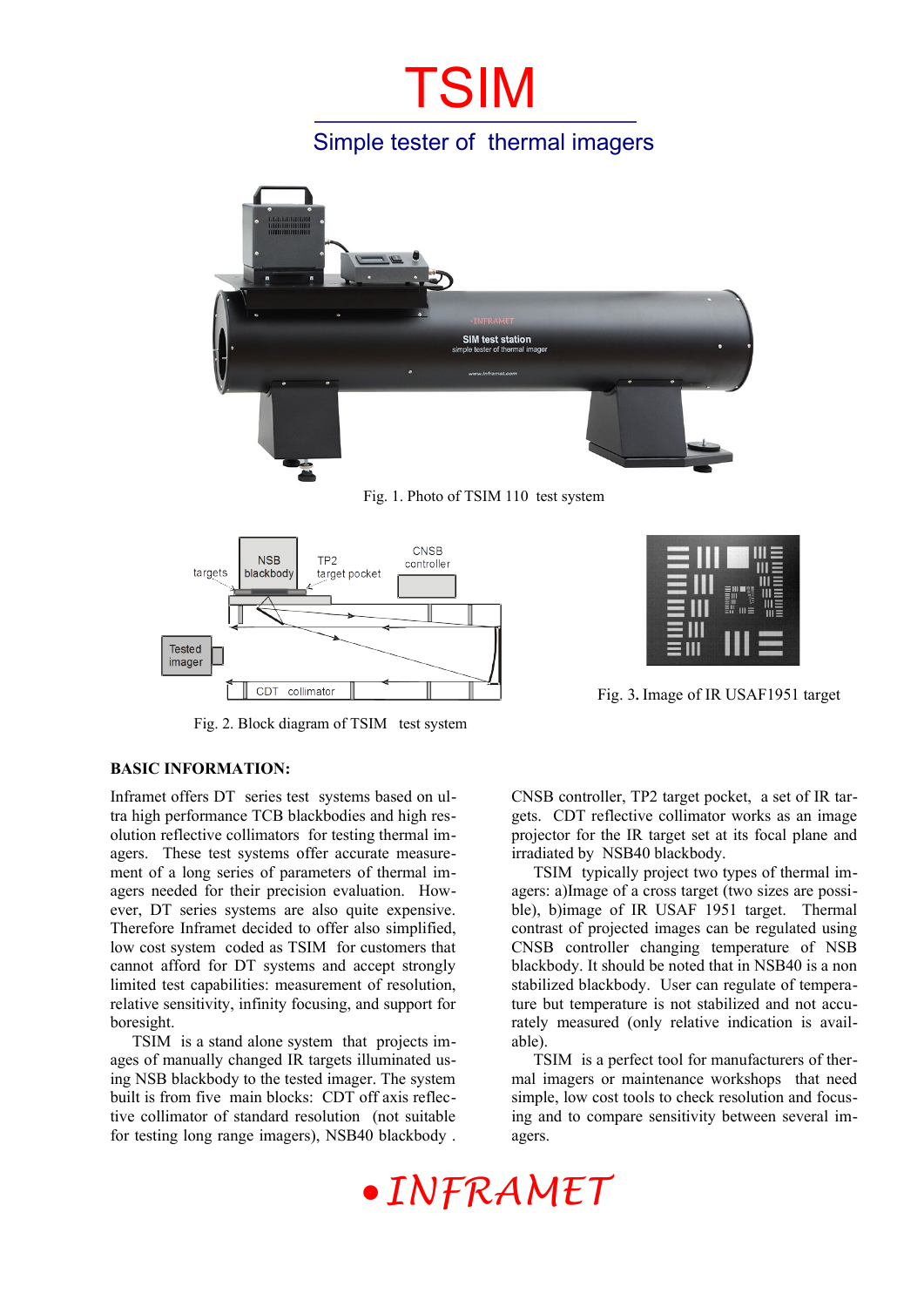# TSIM

### Simple tester of thermal imagers

#### **VERSIONS**

TSIM test systems are modular test systems that can be delivered in form of different versions of slightly different

configurations. The basic division of TSIM series system is based on output aperture of the collimator: TSIM 60: 60mm; TSIM 110: 110mm; TSIM 150: 150mm; TSIM 200:200mm; TSIM 250: 250mm.

#### **TECHNICAL SPECIFICATIONS**

| Technical specifications of of TSIM test station are presented below.                                                    |                                                             |                                                                                               |
|--------------------------------------------------------------------------------------------------------------------------|-------------------------------------------------------------|-----------------------------------------------------------------------------------------------|
| Collimator                                                                                                               |                                                             | CDT660SR for TSIM 60; CDT11100SR for TSIM 110; CDT15150SR for                                 |
|                                                                                                                          | TSIM 150;                                                   | CDT20200SR (or CDT20160SR) for TSIM 200;                                                      |
|                                                                                                                          | CDT25250SR for TSIM 250                                     |                                                                                               |
| Collimator type                                                                                                          | reflective, off-axis                                        |                                                                                               |
| Aperture                                                                                                                 | 200:200mm; TSIM 250: 250mm                                  | TSIM 60: 60mm; TSIM 110: 110mm; TSIM 150: 150mm; TSIM                                         |
| Focal length                                                                                                             |                                                             | TSIM 60: 600mm; TSIM 110: 1000mm; TSIM 150: 1500mm; TSIM<br>200:2000mm; TSIM 250: 2500mm      |
| Spectral range                                                                                                           | $0.4 - 15 \cup m$                                           |                                                                                               |
| Spatial resolution                                                                                                       |                                                             | not less than 30 mrad-1 for CDT660SR and CDT11100SR                                           |
|                                                                                                                          |                                                             | not less than 50 mrad-1 for bigger models                                                     |
| Mirror manufacturing accuracy                                                                                            | $L/3$ at 630 nm                                             |                                                                                               |
| Coating                                                                                                                  | Protected aluminum                                          |                                                                                               |
| Field of view                                                                                                            | $2.7^\circ$                                                 |                                                                                               |
| Operating temperature                                                                                                    | $10^{\circ}$ C to 35 $^{\circ}$ C                           |                                                                                               |
| Dimensions                                                                                                               | Depends on model from about $610x140x210$ to $2610x350x400$ |                                                                                               |
| <b>Mass</b>                                                                                                              |                                                             | Depends on model from about 7 kg to 50 kg                                                     |
| <b>Blackbody</b>                                                                                                         |                                                             |                                                                                               |
| Model                                                                                                                    |                                                             | NSB <sub>40</sub>                                                                             |
| Type                                                                                                                     |                                                             | Non stabilized                                                                                |
| Radiator dimensions                                                                                                      |                                                             | $40x40$ mm                                                                                    |
| Emissivity                                                                                                               |                                                             | $>=0.96$                                                                                      |
| Differential temperature range                                                                                           |                                                             | At least -10 $\rm{^{\circ}C}$ to +10 $\rm{^{\circ}C}$ from ambient                            |
| Dimensions                                                                                                               |                                                             | From 100x110x130 mm                                                                           |
| Mass                                                                                                                     |                                                             | $1 \text{ kg}$                                                                                |
| <b>Targets</b><br>Cross targets<br>USAF 1951 IR target                                                                   |                                                             | Line length 7 mm or 14 mm (other sizes are possible)                                          |
| Spatial frequency of 3-bar patterns of in lp/mm units<br>Spatial frequencies range of 3-bar patterns in lp/mrad<br>units |                                                             | $1,00 - 14,30$ lp/mm<br>Multiply range in lp/mm units by collimator focal length<br>in meters |
| Other parameters                                                                                                         |                                                             |                                                                                               |
| Power supply                                                                                                             |                                                             | 220/110 VAC 50/60Hz                                                                           |
| Operating temperature                                                                                                    |                                                             | +5 $\mathrm{^{\circ}C} \div 35 \mathrm{^{\circ}C}$                                            |
| Mass                                                                                                                     |                                                             | Depends on model from about 10 kg to 60 kg                                                    |
| Options: More IR targets can be delivered.                                                                               |                                                             |                                                                                               |